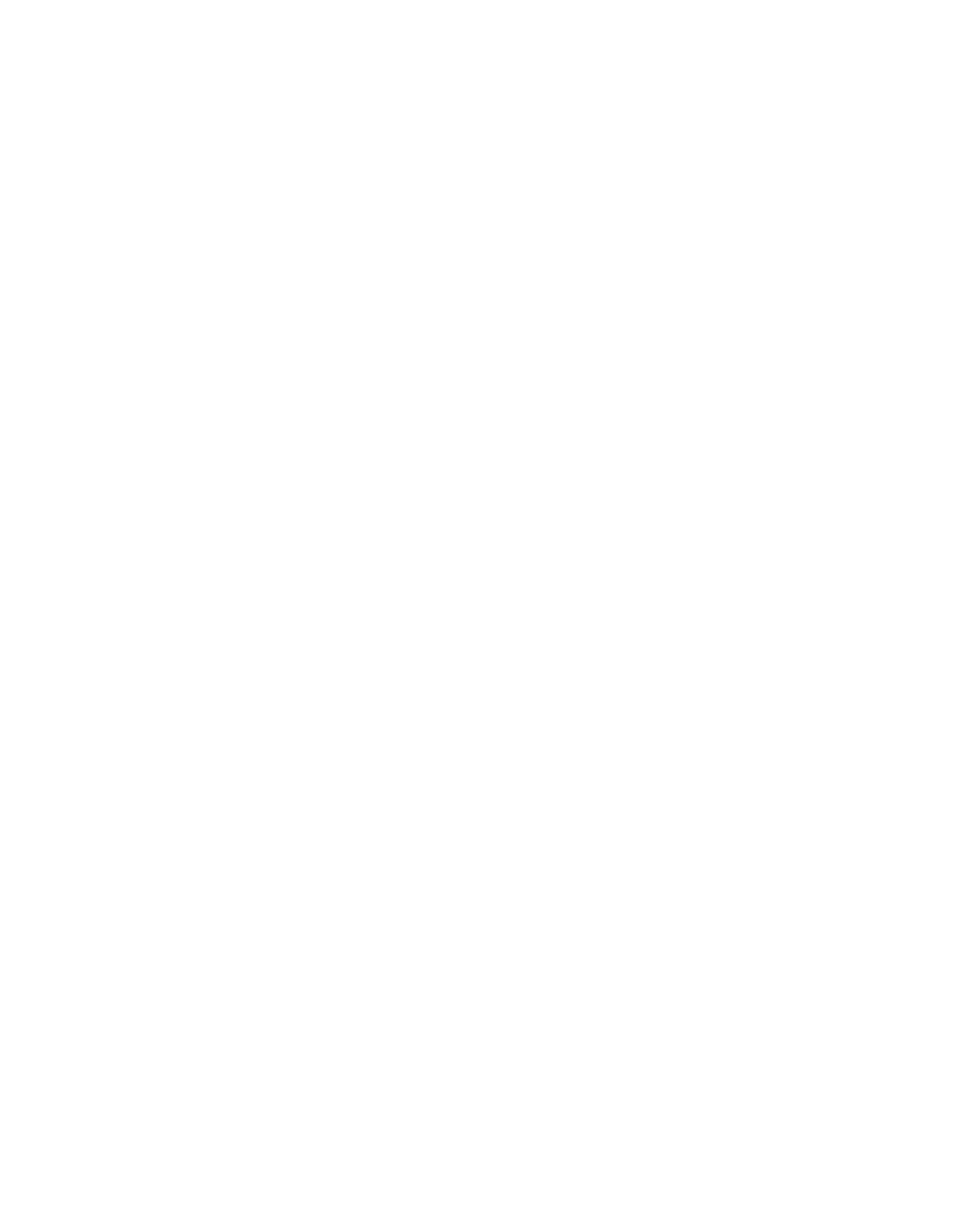### **HILL, Justice**.

[¶1] On May 7, 2004, Appellants, Phillip and Freddie Wilson (Wilsons), filed a declaratory judgment action seeking a declaration from the district court: (1) That Division 4300 of the Teton County Comprehensive Plan and Land Development Regulations (LDR or LDRs) (entitled "Open Space Standards"), which requires a developer to set aside open space within any proposed residential subdivision development is facially unconstitutional (as a taking without compensation) and, hence, unenforceable; (2) that Section 4330.D.3., which requires the developer to convey an easement for any open space within the residential subdivision development to a qualified organization (giving that organization authority to enforce the open space restriction), is unconstitutional on its face; (3) that Section 4330.D.3. of the LDRs (if not unconstitutional) is *ultra vires* and beyond the powers conferred upon Teton County by law; and (4) that Section 49440 of the Teton County LDRs (entitled "Calculation of Affordable Housing Standards for Residential Development") is facially unconstitutional (as a taking without compensation) and, hence, unenforceable. In addition, the Wilsons sought a court order enjoining Teton County from further enforcing the provisions of the disputed LDRs.

[¶2] By order entered on March 21, 2005, the district court granted Appellee"s, Board of County Commissioners of the County of Teton (Teton County), motion to dismiss Counts 1, 2, and 4 pursuant to W.R.C.P. 12(b)(6) (failure to state a claim upon which relief can be granted). With respect to Count 3, Teton County filed a motion for summary judgment and on July 18, 2005, the district court entered its order granting that motion. We will affirm the district court's orders on the basis that the Wilsons' claims are untimely, and they do not currently have standing to make a facial challenge to the constitutionality of the Teton County LDRs or to otherwise challenge the orders of the district court.

# **ISSUES**

[¶3] The Wilsons raise these issues:

A. Whether the United States Supreme Court"s standards with regard to the conditional granting of a development permit, as set forth in *Nollan v. California Coastal Commission*, 483 U.S. 825 (1987) and *Dolan v City of Tigard*, 512 U.S. 374 (1994), apply to Teton County"s regulations conditioning subdivision approval?

B. Whether [Wilsons"] takings challenge is ripe for review even though Teton County has not been provided an opportunity to avoid an "unconstitutional application" of the challenged regulations?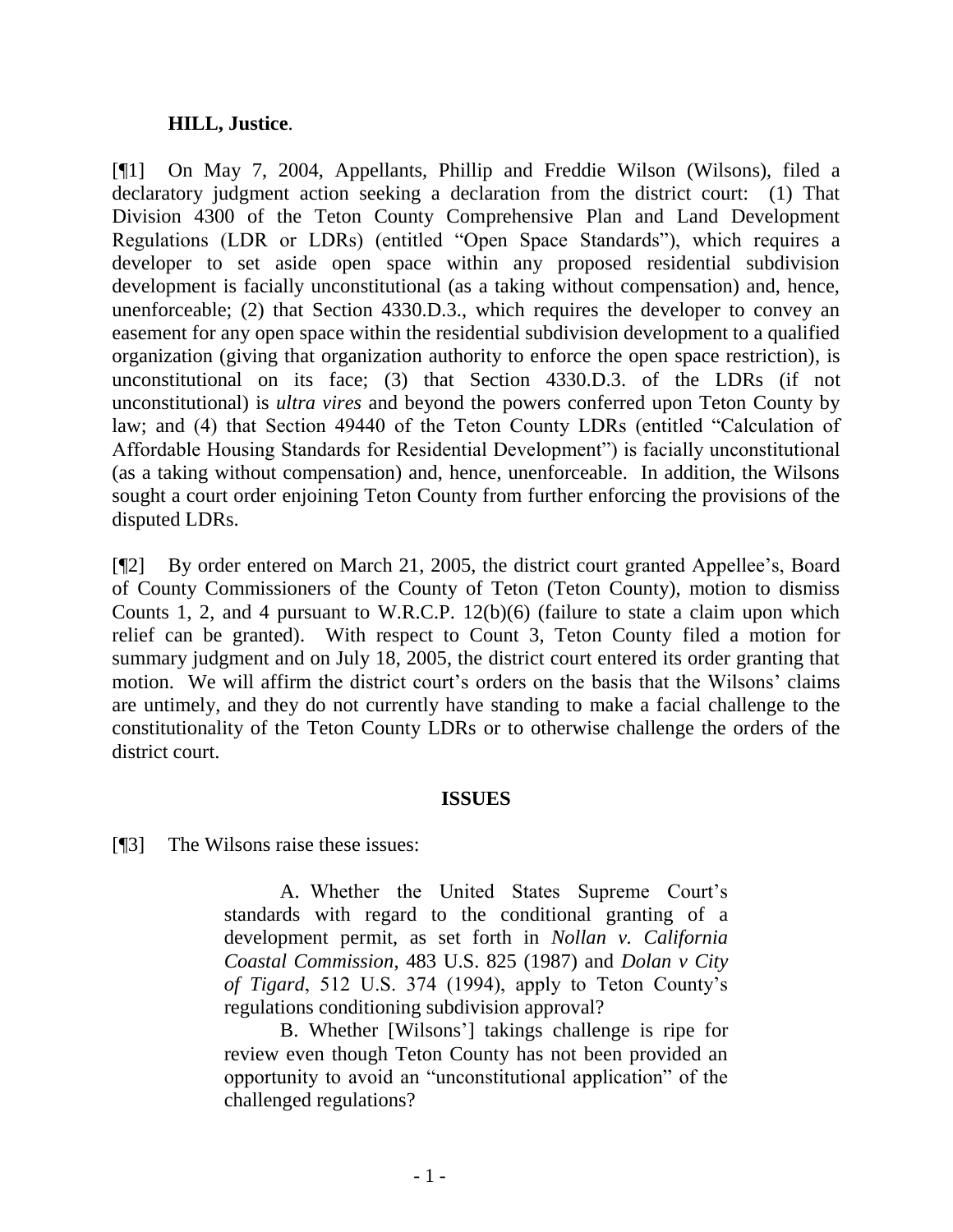C. Whether Teton County"s subdivision regulations fail to substantially relate to a legitimate government interest?

D. Whether Section 4300.D.3 of Teton County"s subdivision regulations provides for an unlawful physical appropriation of property?

E. Whether Teton County has express or implied authority to require the conveyance of rights to enforce open space restrictions to an organization qualified and dedicated to preserving the values intended by the open space restrictions?

F. Whether [Wilsons"] claims and allegations are barred by the statute of limitations, the doctrine of equitable estoppel, or laches?

Teton County offers this statement of the issues:

1. Whether the heightened judicial scrutiny required by *Nollan v. California Coastal Commission*…and *Dolan v. City of Tigard*...applies to Teton County"s open space and affordable housing regulations, which are legislatively adopted, non-discretionary (formula-based or quantitative) land use regulations?

2. Whether the "rough proportionality" and "individualized determinations" standards of *Dolan* can *ever* be challenged *facially*?

3. Whether a challenge to the facial constitutionality of a land use regulation is ever tenable where the very terms of the challenged regulation permit those who administer it to avoid an unconstitutional application?

4. Whether the Wilsons" taking and substantive due process claims are barred by laches?

5. Whether Teton County"s open space and affordable housing regulations comply with substantive due process?

6. Whether Section 4330.D. results in a physical invasion of property under the Takings Clause?

7. Whether Wyo. Stat. § 18-5-201 impliedly authorizes Teton County to require the conveyance of rights, in perpetuity, to enforce open space restrictions to an organization qualified and dedicated to preserving the values intended by the restrictions?

8. Whether the conveyance of such rights in perpetuity unlawfully deprives future boards of county commissioners from acting in the public good?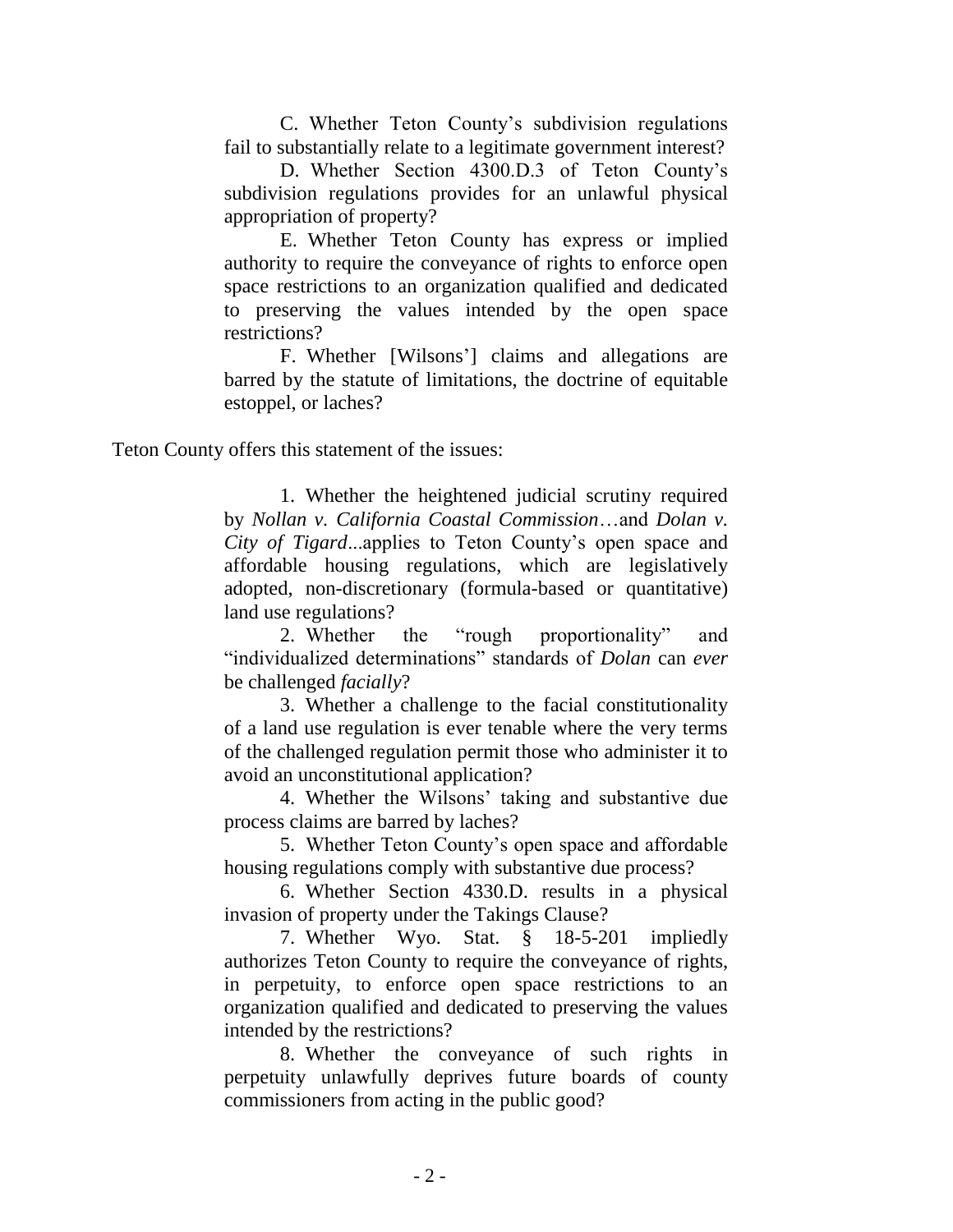9. Whether there is anything about requiring the conveyance of rights, in perpetuity, to enforce open space restrictions pursuant to a development option that contravenes public policy?

10. Whether the statute of limitations bars the Wilsons" *ultra vires* claims?

11. Whether equitable estoppel bars the Wilsons" ultra vires claims?

# **FACTS AND PROCEEDINGS**

[¶4] The Wilsons filed a complaint for declaratory relief on May 7, 2004, seeking to declare portions of the Teton County LDRs "unconstitutional, *ultra vires*, and consequently unenforceable." It is undisputed that the LDRs at issue were adopted by Teton County on May 9, 1994. The Wilsons contended that, on the face of the matter, the LDRs effected an uncompensated taking of private property (denied Wilsons the economically beneficial use of their property or were a physical taking) and, therefore, were facially unconstitutional. The Wilsons also contended that the LDRs did not "substantially advance a legitimate state interest, maintain an "essential nexus" with a legitimate state interest, or bear some roughly proportional relationship to the burden on the landowner." The Wilsons asked the district court to enjoin Teton County from "further use, implementation, or enforcement" of the LDRs. One of the central complaints voiced by the Wilsons was that, under the LDRs, approval of their Hog Island Subdivision (Subdivision) was contingent upon them setting aside ten acres of mandatory open space and approximately five acres for affordable housing units.

[¶5] The Subdivision consists of approximately forty acres and is located in Teton County about eight miles south of Jackson along U.S. Highway 89. The plat for the Subdivision was approved on October 19, 1999. As approved, the Subdivision was split into a thirty-acre parcel for residential development and ten acres of mandatory open space. The thirty residential acres were divided into eighteen residential lots. Three of the lots were sold as "affordable housing" (value set by Teton County at \$40,000, \$50,000, and \$60,000). Three of the lots were sold as "attainable housing" (\$80,000 apiece). Lot eighteen is reserved for current occupation and use by the Wilsons" construction business. The business enjoys grandfathered status at that location. The Wilsons sold four of the remaining lots, and three were gifted to their children. Four of the lots remained unsold at the time the complaint was filed. At the time the instant complaint was filed, the Wilsons purported to be pursuing administrative remedies against Teton County because of the unconstitutional standards that deprived them of the economically beneficial use of their property. If there has been any progress with respect to that matter in the interim, it has not been reported to this Court.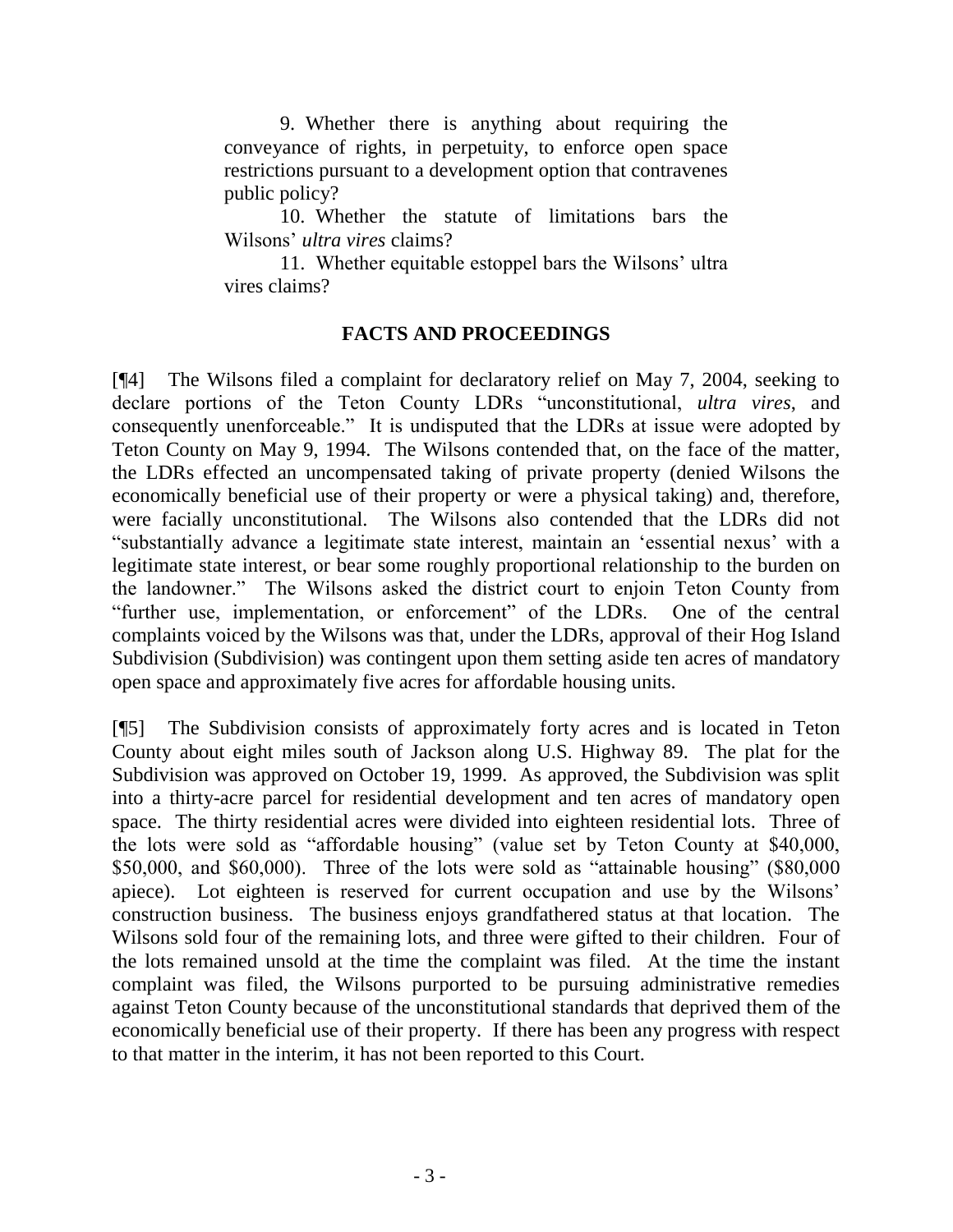[¶6] Under the LDRs, the Wilsons were required to devote 25% (10 acres) of the acreage within their subdivision to open space. The Wilsons" open space (which they continue to own and from which they may bar the public) is designated as a "hay pasture" and "arena area." Of course, it is subject to the limiting easement that requires that it remain a hay pasture or some other approved open space use. It is this limitation on its use that the Wilsons contend amounts to a "taking" as contemplated by the Takings Clause of the United States Constitution. The Wilsons were also required to devote 15% of their subdivision to affordable or attainable housing and they characterize this as a "taking" as well.

[¶7] The Teton County LDRs were enacted on May 9, 1994, and constitute a regulatory system which purports to protect the health, safety, and general welfare of the citizens of Teton County. Specific goals were these:

> a. To maintain a sense of place and of community, and a way of life based upon Teton County"s western heritage;

> b. To protect Teton County"s natural and scenic resources, including wildlife, as a primary element of community character;

c. To maintain social and economic diversity;

d. To maintain a balance between visitation and community life; and

e. To preserve the character of some existing neighborhoods and commercial centers and to enhance others through redevelopment.

[¶8] In addition, the Comprehensive Plan and Land Development Regulations set these objectives:

> a. Maintain open space in continuous tracts to allow the continuation of agricultural options and to protect rural character where appropriate;

b. Protect key natural resources and features;

c. Identify and protect critical wildlife habitat and migration corridors;

d. Protect key scenic vistas and scenic areas;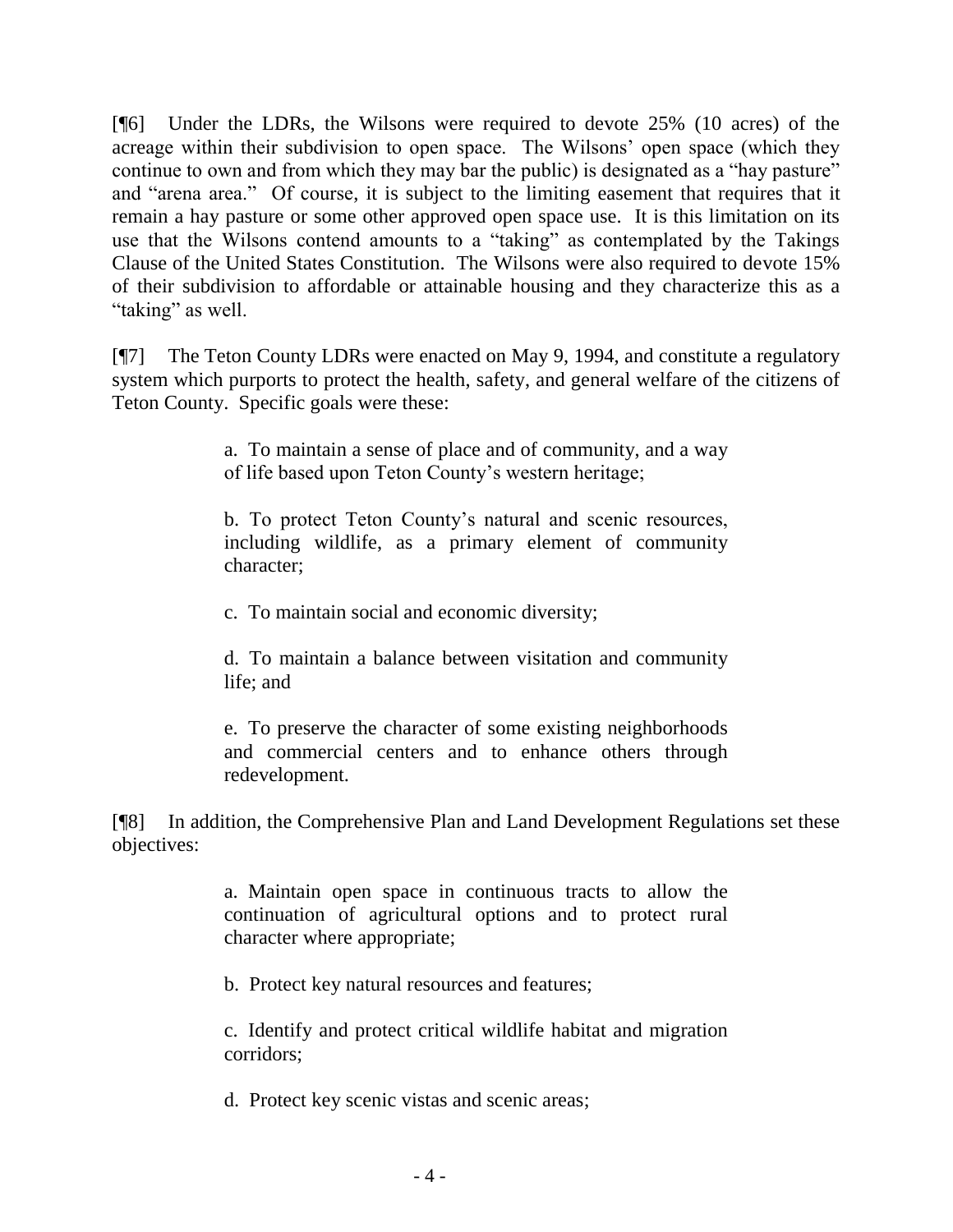e. Establish the spatial and functional relationships of structures to a site as the basis for regulating development; and

f. Facilitate the protection of important natural, scenic, and agricultural areas through conservation easements to the extent that minimum development may be allowed on sensitive parcels to facilitate protection of large parcels. [5]

[¶9] The Wilsons contend that there can be no justifiable need for additional "open space" in Teton County because 97% of it is already designated as National Park, National Forest, National Elk Refuge wilderness areas, and other public lands. Moreover, they contend owners are given no compensation for the property that is required to be devoted to open spaces. In addition, the open space is supervised by an organization "qualified and dedicated" to preserving the values intended by the restrictions on open spaces. With respect to affordable housing, the Wilsons contend that developers are required to set aside 15% of the lands to be developed as affordable housing without there being any specific demonstration of a need for it arising from their particular development, nor any compensation for it. The LDRs, however, state the factual basis that Teton County relied upon in adopting this portion of the LDRs, i.e., that luxury/vacation-home development creates a need for affordable and attainable housing that can be set at about 15% of luxury/vacation-home development. The Wilsons contend that this formulaic approach deprives them of individualized consideration and that it is not "roughly proportional" to any need that their development might have created.

[¶10] No fact-finding was done by the district court, and it is the Wilsons" position that none need be done. That is, they argue that it is evident upon the face of the LDRs that they violate the constitutional principles articulated by the Takings Clause and the Due Process Clause. Teton County filed a motion to dismiss with respect to Counts 1, 2, and 4 of the complaint and answered with respect to Count 3. Nine documents drawn from the LDRs were attached to the motion to dismiss as exhibits. The Wilsons filed a motion to strike the exhibits numbered 3 through 9, as well as a responsive pleading asking that the motion to dismiss be denied. The district court denied the Wilsons" motion to strike exhibits 3 through  $9<sup>1</sup>$ . It is only because these exhibits are in the record that we are able to even consider, as a general matter, the issues raised by the Wilsons in their complaint

 $\overline{a}$ 1 Exhibit 3 is a copy of Teton County"s "Beneficial Use Determination" regulation; Exhibit 4 is a copy of the "Variance" regulation; Exhibit 5 is a copy of the "Community Vision" portion of the Teton County Comprehensive Plan; Exhibit  $\overline{6}$  is a copy of the "Community Character" portion of the plan; Exhibit 7 is a copy of the "Natural and Scenic Resources" portion of the plan; Exhibit 8 is a copy of the chapter of the plan dealing with "Affordable Housing;" and Exhibit 9 is the "Residential Affordable Housing Standards" of the LDRs.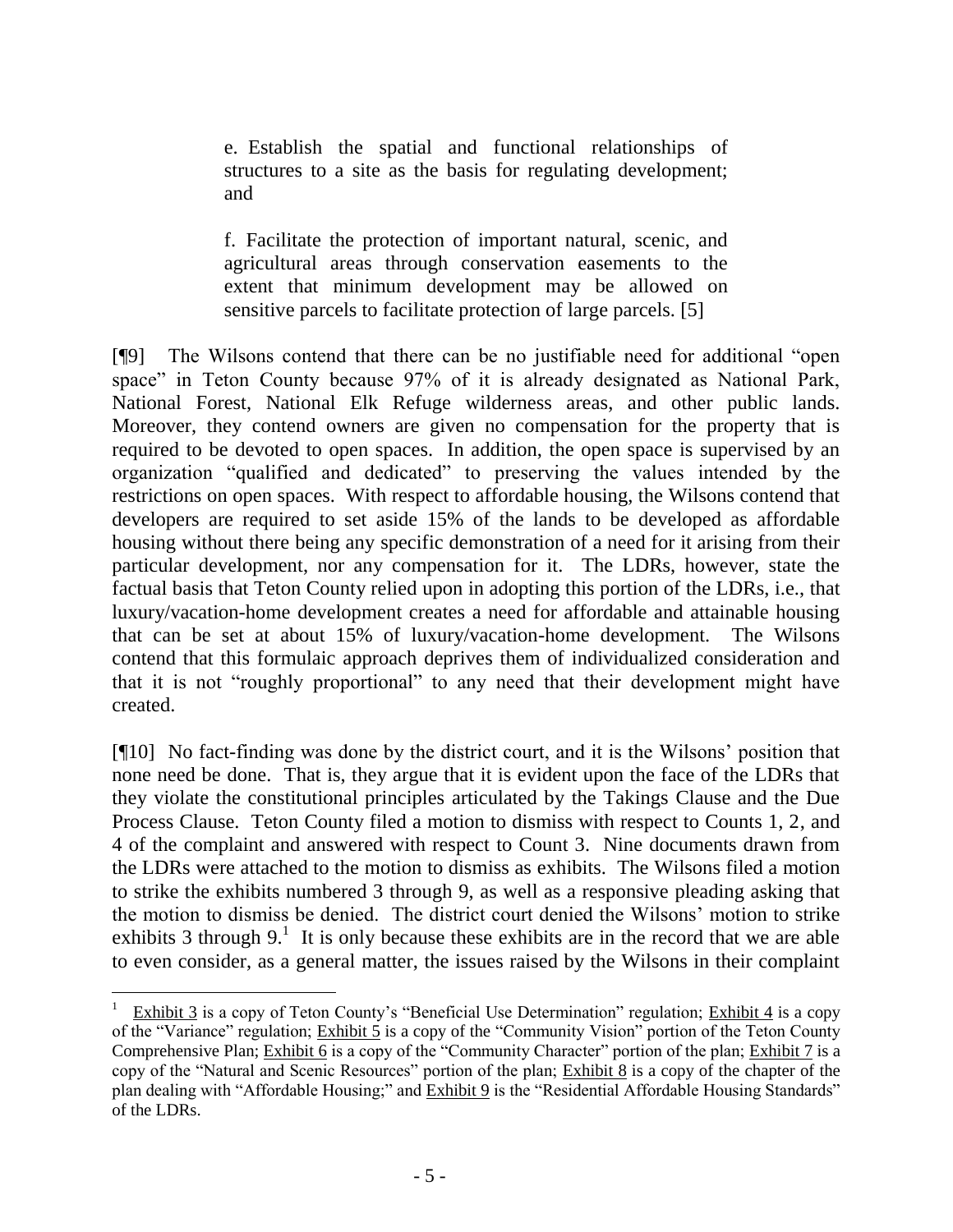as well as in this appeal. It would, indeed, be very difficult to consider the LDRs" facial constitutionality if we did not see the "face" of the LDRs in context. Moreover, it is in the consideration of the totality of the LDRs included in the record that we find the basis for resolving this appeal short of giving a substantive answer to the Wilsons" ultimate question. The district court granted Teton County"s motion to dismiss Counts 1, 2, and 4 on March 21, 2005. Teton County filed a motion for summary judgment with respect to Count 3. The district court granted that motion by order entered on July 18, 2005. The Wilsons' notice of appeal was filed on August 17, 2005. The case was argued before the Court on February 15, 2006, and we took the matter under advisement on that date.

### **STANDARD OF REVIEW**

[¶11] We review the district court"s orders granting dismissal of portions of the complaint and summary judgment with respect to others, wherein questions of law were decided, de novo. *Black v. Williams Insulation Co., Inc.*, 2006 WY 106, ¶ 7, 141 P.3d 123, 127 (Wyo. 2006).

### **THE ANALYTICAL FRAMEWORK**

[¶12] Below, we set out some of the analytical tools that will apply to the disposition of the issues raised in this case. With respect to a district court's grant of a motion to dismiss under W.R.C.P. 12 (b)(6) and the granting of a motion for summary judgment, we have held:

> When reviewing W.R.C.P. 12(b)(6) motions to dismiss, we accept the facts stated in the complaint as true and view them in the light most favorable to the plaintiff. *Duncan v. Afton, Inc.*, 991 P.2d 739, 741-42 (Wyo.1999). We will sustain such a dismissal when it is certain from the face of the complaint that the plaintiff cannot assert any fact which would entitle him to relief. *Id.*; *see also Robinson v. Pacificorp*, 10 P.3d 1133, 1135-36 (Wyo.2000). However, a Rule 12(b)(6) motion to dismiss is converted to a W.R.C.P. 56 motion for summary judgment if materials outside the pleadings are considered. *Stalkup v. State Dept. of Envtl. Quality*, 838 P.2d 705, 709 (Wyo.1992). In this instance it is clear the district court considered materials outside the pleadings. Thus, we apply the standard of review for summary judgment. Under this standard we examine the record from the vantage point most favorable to the party opposing the motion and give that party the benefit of all the favorable inferences which may be fairly drawn. *Castleberry v. Phelan*, 2004 WY 151, ¶ 8, 101 P.3d 460, 462 (Wyo.2004).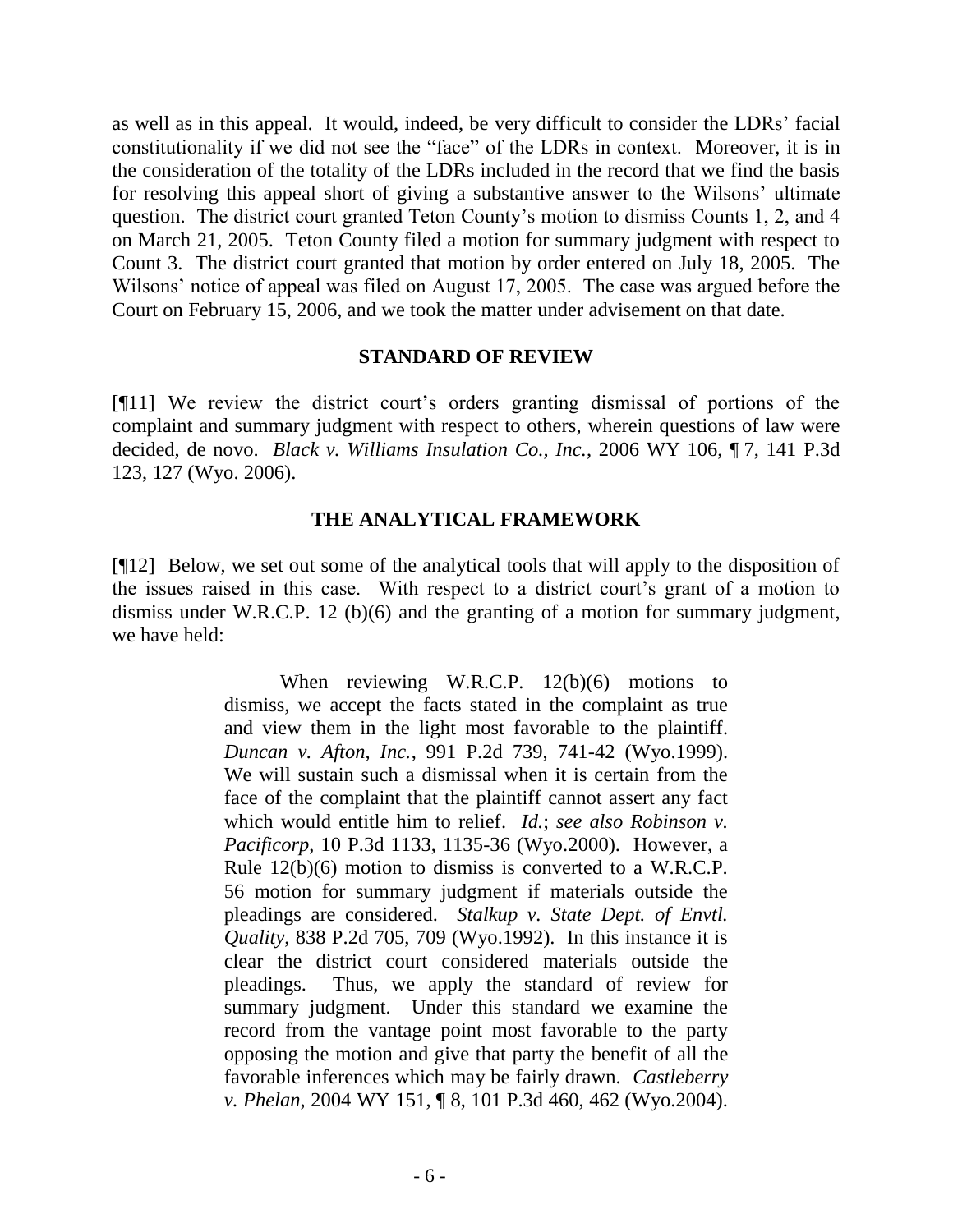Summary judgment is appropriate when there are no genuine issues of material fact and the moving party is entitled to judgment as a matter of law. *Id*.

*Ballinger v. Thompson*, 2005 WY 101, ¶ 9, 118 P.3d 429, 433 (Wyo. 2005); also see *Askvig v. Wells Fargo Bank Wyoming, N.A.*, 2005 WY 138, ¶ 11, 121 P.3d 783, 787 (Wyo. 2005); *Wilson v. Town of Alpine*, 2005 WY 57, ¶ 4, 111 P.3d 290, 291 (Wyo. 2005); and *Simon v. Teton Board of Realtors*, 4 P.3d 197, 200 (Wyo. 2000).

[¶13] Because of the disposition upon which we have settled, we will not consider the constitutional challenge propounded by the Wilsons.

### **DISPOSITVE ISSUE**

[¶14] Before we may reach the heart of this controversy, there are several preliminary issues we must address. This, of course, is premised on the principle that we will not address constitutional issues if we are able to resolve the case on other grounds. *State ex rel. Wyoming Department of Revenue v. Union Pacific Railroad Company*, 2003 WY 54, ¶ 43, 67 P.3d 1176, 1190-91 (Wyo. 2003) (and cases cited therein); compare *In re RM*, 2004 WY 162, ¶¶ 8, 30-39, 102 P.3d 868, 871, 877-80 (Wyo. 2004).

[¶15] Of particular importance to these considerations is Section 5190, BENEFICIAL USE DETERMINATION, of the Teton County plan, which provides:

> If after the submission and decision on the appropriate application for development permits for a plan for development of land, a landowner in the unincorporated County is of the opinion that an economically beneficial use of that landowner"s land has been denied by the application of these Land Development Regulations, then the procedures of this Section shall be used prior to seeking relief from the courts in order that any denial of economically beneficial use of land may be remedied through a nonjudicial forum.

[¶16] That section goes on to spell out a detailed and expeditious application and hearing procedure. The "Beneficial use standards" are of particular importance:

> C. **Beneficial use standards.** In determining if a landowner has been deprived of an economically beneficial use of land, the Hearing Officer and Board of County Commissioners shall take into account the following factors:

> **1. Economically viable use.** In making the determination of whether the land is provided an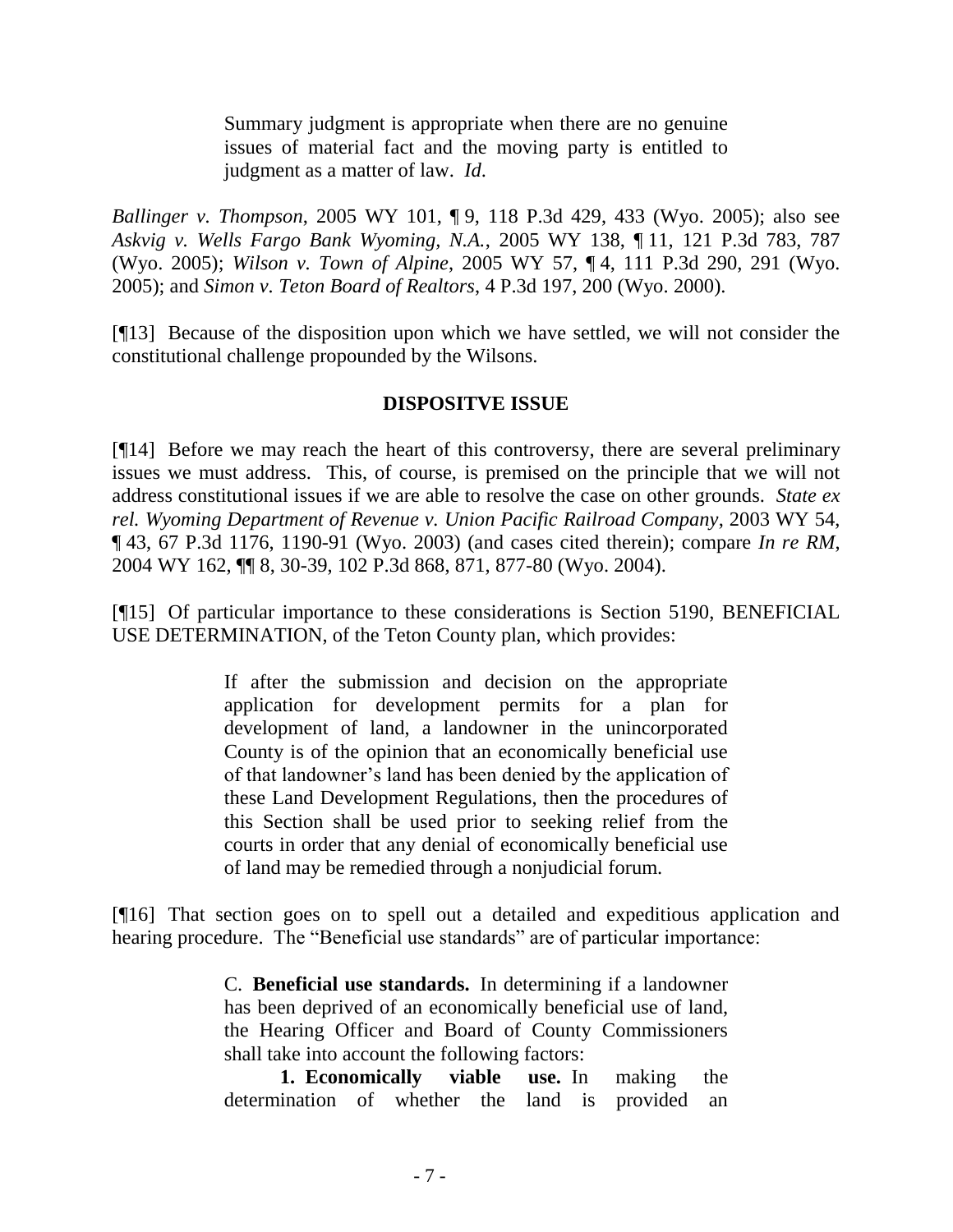economically viable use, the Hearing Officer/Board of County Commissioners shall first evaluate the uses of the land as provided by these Land Development Regulations, and the uses of land in relation to the uses provided similarly situated lands. For the purposes of this Section, economically viable use means the opportunity to make a return equivalent to that which would have been received from a conservative financial investment. Transitory economic issues shall not be relevant to this determination.

2. **Diminution in value**. The market value of the land, as established by the comparable sales approach, prior to adoption of these Land Development Regulations which caused the landowner to apply for relief shall be compared to the market value of the land, as established by the comparable sales approach, with the regulations as applied. Market value of the land prior to the adoption of the Land Development Regulations shall constitute its highest and best use on March 11, 1991 or the date of purchase of the land, whichever is later, and any other land value/appraisal information that the applicant would like to be considered. All appraisals shall be proposed by qualified licensed appraisers, and shall follow the best professional practices as established by the profession. A mere diminution in market value is not sufficient to support a determination of denial of economically beneficial use; the diminution must be so substantial that it effectively deprives the landowner of any material use or enjoyment of the land, commensurate with any reasonable investment backed expectations, if any.

### 3. **External costs**

a. **Subsidy.** The amount or nature of any subsidy that may be required by Teton County, neighbors, purchasers, tenants, or the public at large if the uses allowed under these Land Development Regulations are modified.

b. **Other adverse effects.** Any other adverse effects on the County or its residents.

4. **Current state of the law.** The state of the law established by the United States Supreme Court, the  $10<sup>th</sup>$  Circuit Federal Court of Appeals, and the Wyoming Supreme Court relevant to these standards.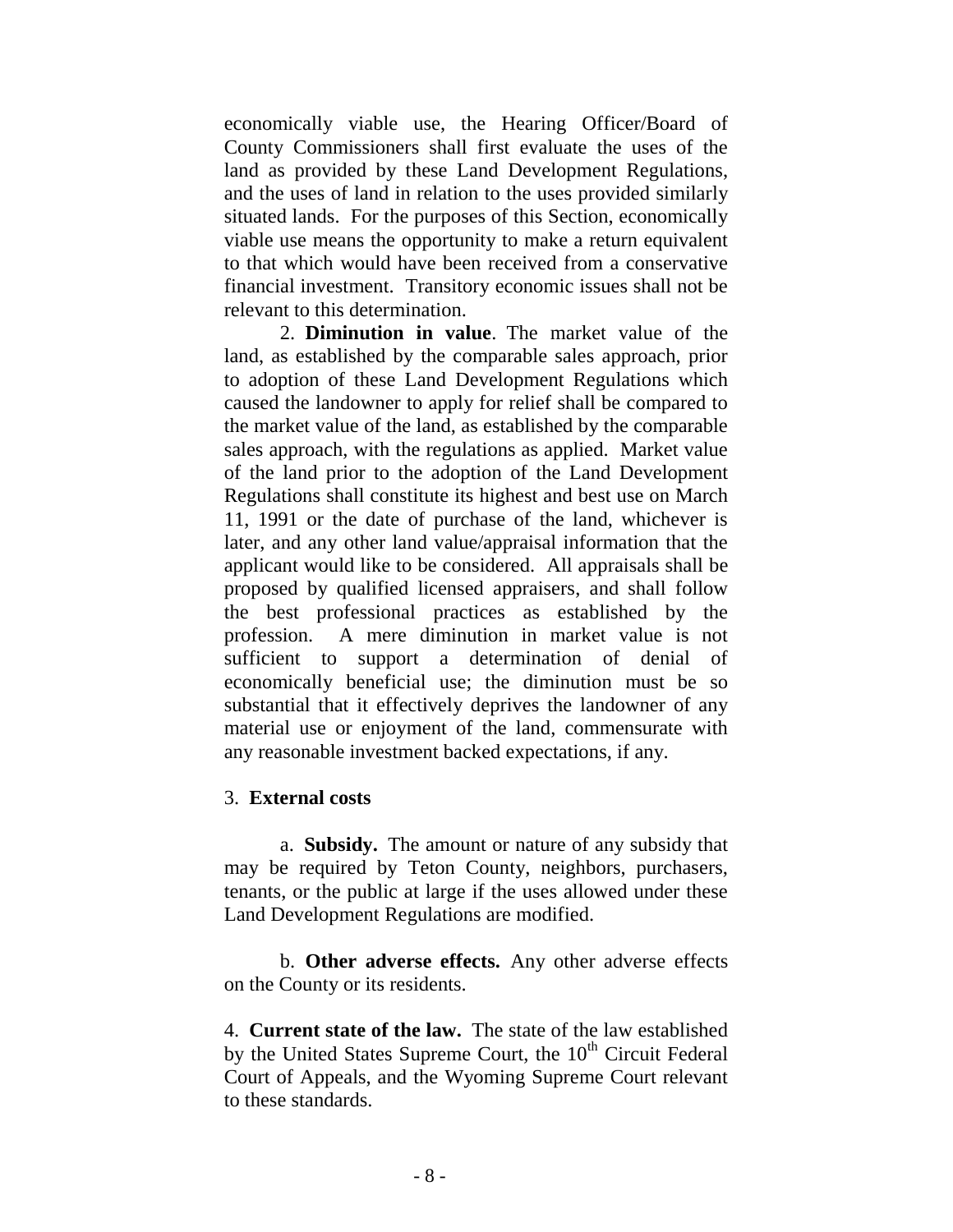If, after a hearing, it is determined that the landowner has been deprived of the economically beneficial use of land, then the landowner is entitled to relief.

[¶17] Teton County also points out that Section 5160, Variances, provides that landowners may be entitled to relief from the LDRs when, "…owing to special circumstances or conditions, the literal enforcement of the provisions of these Land Development Regulations would result in undue and unnecessary hardship…."

[¶18] Finally, Teton County contends that a constitutional question might have been avoided had the Wilsons applied for treatment under Section 49450.C., **Payment of inlieu fee**.

[¶19] The gist of Teton County"s argument is that, because the Wilsons failed to take advantage of these administrative remedies, this Court should decline to consider the constitutional challenges. That is, if a beneficial use determination were made, a variance granted, and/or an appropriate in-lieu fee paid, then the LDRs would not be unconstitutional, and that is one of the purposes of those sections of the LDRs.

### **DISCUSSION**

[¶20] The Wilsons presented their Hog Island Subdivision plan to the County, including a specific election of options under the LDRs which allowed for greater dwelling unit density (i.e. more lots on the land), in exchange for setting aside a greater amount of open space than was otherwise required. In addition, the LDRs required some provision for affordable housing. The Wilsons" final subdivision plan approved by the County in October of 1999, included ten acres of open space and reservation of some lots for affordable housing.

[¶21] The Wilsons did not appeal the conditions imposed on their Subdivision or otherwise contest the validity of the open space or affordable housing regulations at that time. Instead, they took advantage of the benefits of the regulations by developing the Subdivision with greater dwelling unit density and conveying most of the lots. The language of the open space easement specifically describes the Wilsons' motivations at the time they sought approval of their plat that included open space and affordable housing conditions. The easement, which identifies the Wilsons as grantor and the Teton County Scenic Preserve Trust as grantee, states in pertinent part:

> WHEREAS, the Teton County Land Development Regulations permit an increase in development potential in exchange for preservation of open space; and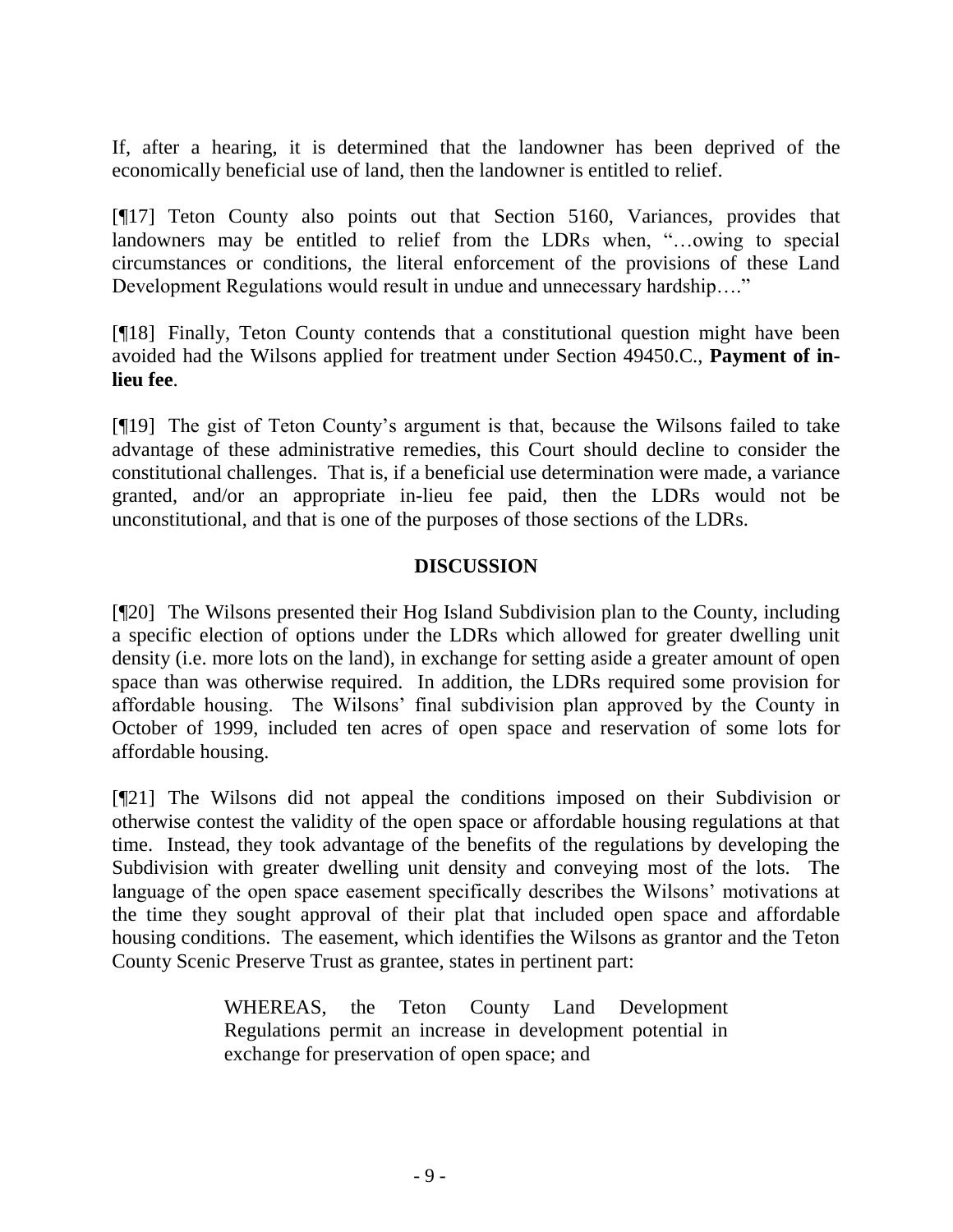WHEREAS, the Grantor desires to preserve and protect the natural scenic and agricultural values of the property and to take advantage of an increase in development potential in exchange for doing so; and

WHEREAS, the Grantor is willing to preserve ten (10) acres of property of open space in consideration for the ability to develop an eighteen (18) lot residential subdivision on the property.

NOW, THEREFORE, in consideration of the increase in development potential to which the Grantor shall be entitled by Teton County"s Land Development Regulations . . . Grantor grants and conveys Grantee an Open Space Easement.

[¶22] Over a year after the Subdivision had been approved, the Wilsons commenced an administrative proceeding pursuant to the LDRs contesting the County"s conditions on their Subdivision. According to the Wilsons, that administrative proceeding is still pending. On May 7, 2004, approximately four and a half years after the Subdivision was approved, the Wilsons filed the declaratory judgment action at issue here. When they filed this action, all but four of the lots in the Subdivision had been sold, gifted, or reserved for their business. In their complaint, the Wilsons argued the land use regulations requiring open space and affordable housing were facially unconstitutional and they had suffered an unconstitutional taking when the County conditioned the approval of their Subdivision upon their compliance with those requirements. The County objected to the Wilsons" declaratory judgment action because it was filed so long after approval of the Subdivision and challenged it on the bases of estoppel, laches, and/or waiver. We conclude that these defenses, whether considered singly, or in combination, provide an appropriate basis for affirming the district court's orders.

[¶23] In *[Pfeiffer v. City of La Mesa,](http://www.westlaw.com/Find/Default.wl?rs=dfa1.0&vr=2.0&DB=227&FindType=Y&ReferencePositionType=S&SerialNum=1977103125&ReferencePosition=806)* [137 Cal.Rptr. 804 \(Cal.App. 1977\),](http://www.westlaw.com/Find/Default.wl?rs=dfa1.0&vr=2.0&DB=227&FindType=Y&ReferencePositionType=S&SerialNum=1977103125&ReferencePosition=806) the city conditioned the landowners" building permit by requiring them to grant an easement to the city and construct a storm drain on their property. Although the landowners disagreed with the condition, they did not undertake any legal action to have it removed or declared invalid at that time, but, instead, complied with it "under protest" and went forth with their project. Later, the landowners commenced an inverse condemnation action against the city. The trial court granted the city a judgment on the pleadings, and the landowners appealed. The California court of appeals addressed the issue of "whether a landowner can comply with a condition 'under protest,' construct the required improvement, and then maintain an action in inverse condemnation to recover his costs." The court held the landowners should have availed themselves of the procedures to challenge the conditions before complying with them and was unconvinced by their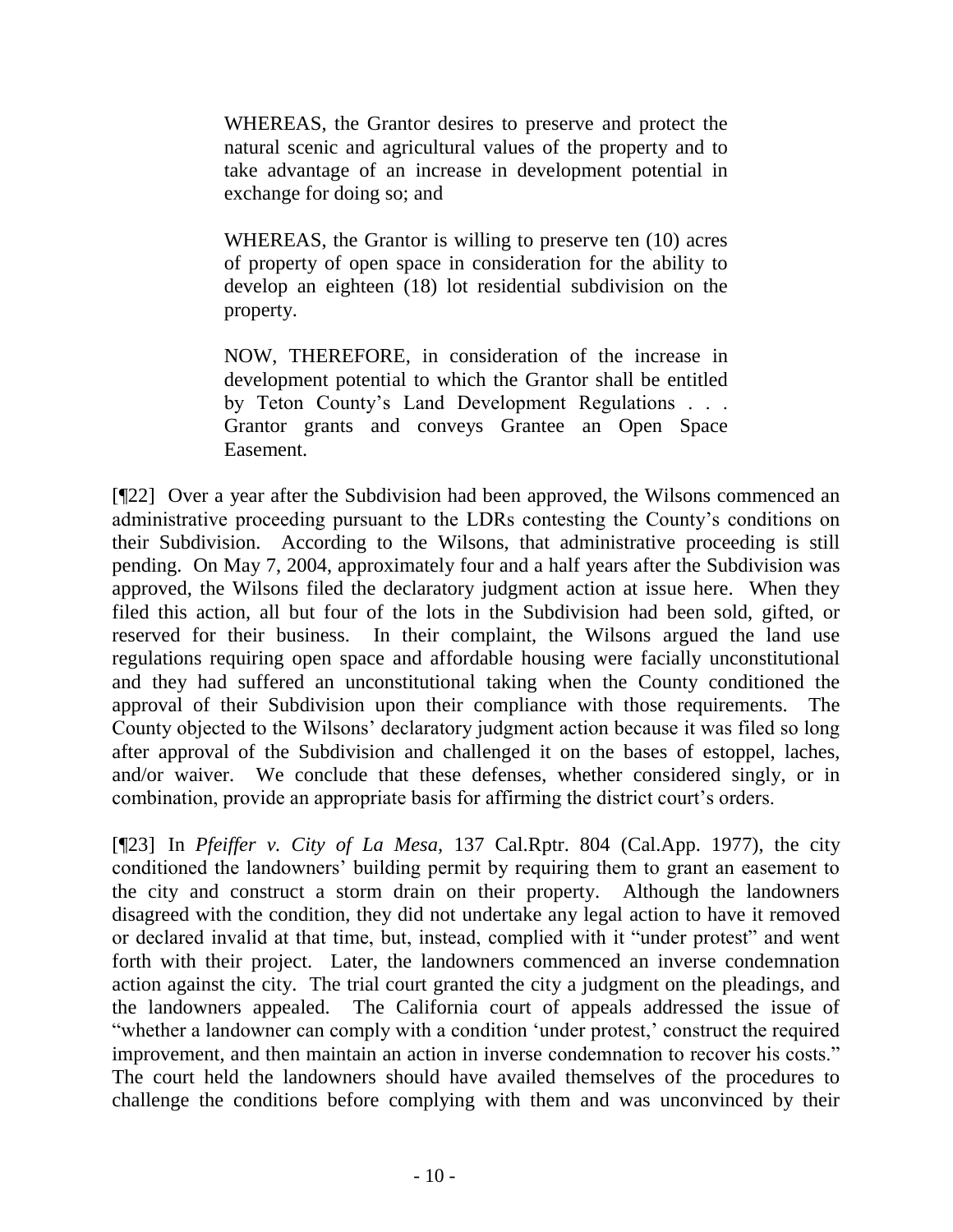argument that they were compelled to accept the conditions by their economic needs to continue with the construction. The court said: "If every owner who disagrees with the conditions of a permit could unilaterally decide to comply with them under protest, do the work, and file an action in inverse condemnation on the theory of economic coercion, complete chaos would result in the administration of this important aspect of municipal affairs." *Id.* at 806. "It is fundamental that a landowner who accepts a building permit and complies with its conditions waives the right to assert the invalidity of the conditions and sue the issuing authority for the costs of complying with them." *Id. a*t 805; s*ee also*, *[County of Imperial v. McDougal,](http://www.westlaw.com/Find/Default.wl?rs=dfa1.0&vr=2.0&DB=661&FindType=Y&ReferencePositionType=S&SerialNum=1977103200&ReferencePosition=18)* [564 P.2d 14, 18 \(Cal. 1977\);](http://www.westlaw.com/Find/Default.wl?rs=dfa1.0&vr=2.0&DB=661&FindType=Y&ReferencePositionType=S&SerialNum=1977103200&ReferencePosition=18) *Schott v. City of Kingman,*  461 F.2d 593 (9<sup>th</sup> Cir. 1972).

[¶24] More recently, a California court of appeals rejected a landowner"s belated takings challenge in *Serra Canyon Co., Ltd. v. California Coastal Comm'n,* 120 Cal.App.4<sup>th</sup> 663 (Cal.App. 2004). In 1981, the California Coastal Commission granted a landowner a permit to expand his mobile home park on the condition the landowner record an irrevocable offer to dedicate certain property to the Commission. The landowner subsequently conveyed the property encumbered by the offer to dedicate to Serra, and in 2002, the Commission"s assignee adopted a resolution to accept the offer. Serra filed a suit seeking an injunction preventing acceptance of the offer to dedicate and a declaration it would suffer an unconstitutional taking (inverse condemnation) if the offer were accepted. *Id.* at 667-69. The court ruled Serra's inverse condemnation claim arrived "20 years too late." Because Serra"s predecessor-in-interest had agreed to the condition and accepted the benefit of the permit. Serra was bound by the condition and its predecessor's waiver of the right to contest it. The court specifically rejected Serra's argument that, by phrasing the issue in constitutional terms, it could avoid the requirement that the condition be challenged in a timely manner. The court stated: "Once the Commission"s permit decision becomes final, the affected property owner is estopped from relitigating the validity of the decision in a subsequent inverse condemnation action." *Id.* at 666-670; see also, *L.A. Development v. City of Sherwood,* 977 P.2d 392 (Or.App. 1999).

[¶25] Like the Wilsons, the landowner in *Serra* claimed it had suffered an unconstitutional taking under the "exaction" theory as recognized by the United States Supreme Court in *[Nollan v. California Coastal Comm'n.](http://www.westlaw.com/Find/Default.wl?rs=dfa1.0&vr=2.0&DB=708&FindType=Y&SerialNum=1987080057)*[, 483 U.S. 825, 107 S. Ct. 3141,](http://www.westlaw.com/Find/Default.wl?rs=dfa1.0&vr=2.0&DB=708&FindType=Y&SerialNum=1987080057)  97 L.Ed. 2d 677 (1987); and *Dolan v. City of Tigard,* 512 U.S. 374, 114 S. Ct. 2309, 129 L.Ed. 2d 304 (1994). The California court specifically distinguished the procedural histories of *Nollan* and the *Serra* case, as follows:

> It bears noting that the proper administrative procedures were followed in the case Serra relies upon, *[Nollan v. California](http://www.westlaw.com/Find/Default.wl?rs=dfa1.0&vr=2.0&DB=708&FindType=Y&SerialNum=1987080057)  [Coastal Comm'n.](http://www.westlaw.com/Find/Default.wl?rs=dfa1.0&vr=2.0&DB=708&FindType=Y&SerialNum=1987080057)* [\(1987\) 483 U.S. 825, 107 S.Ct. 3141, 97](http://www.westlaw.com/Find/Default.wl?rs=dfa1.0&vr=2.0&DB=708&FindType=Y&SerialNum=1987080057)  L.Ed.2d 677 (*[Nollan](http://www.westlaw.com/Find/Default.wl?rs=dfa1.0&vr=2.0&FindType=Y&SerialNum=1987080057)* ). The Commission required the Nollans to provide a public easement on their beachfront lot in Ventura as a condition of allowing them to demolish a tiny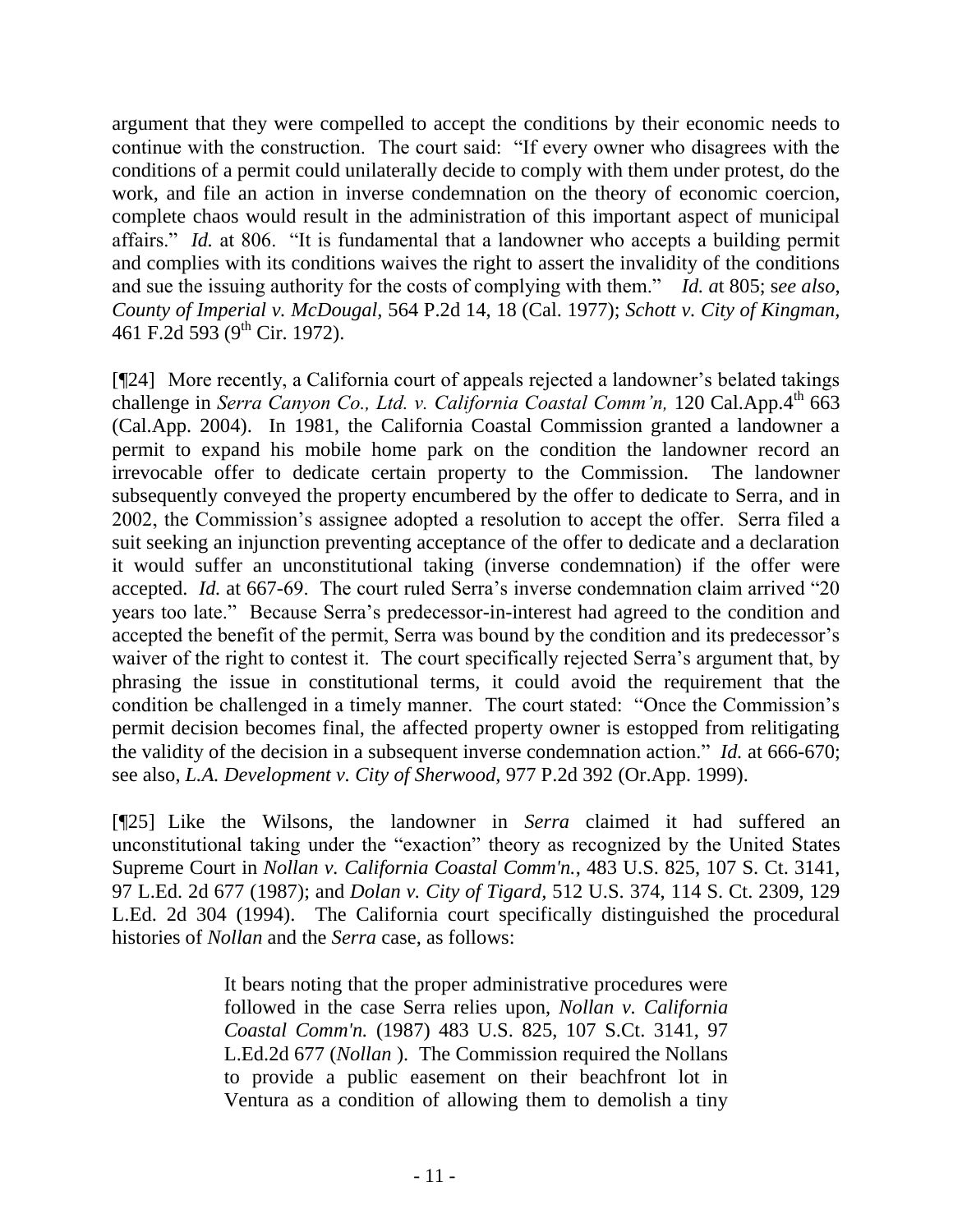bungalow and build a decent-sized house. [\(](http://www.westlaw.com/Find/Default.wl?rs=dfa1.0&vr=2.0&DB=708&FindType=Y&SerialNum=1987080057)*[Id.](http://www.westlaw.com/Find/Default.wl?rs=dfa1.0&vr=2.0&DB=708&FindType=Y&SerialNum=1987080057)* [at pp. 827-](http://www.westlaw.com/Find/Default.wl?rs=dfa1.0&vr=2.0&DB=708&FindType=Y&SerialNum=1987080057) [828, 107 S.Ct. 3141.\)](http://www.westlaw.com/Find/Default.wl?rs=dfa1.0&vr=2.0&DB=708&FindType=Y&SerialNum=1987080057) The Nollans protested and promptly filed a petition for a writ of mandate seeking to invalidate the condition. During the proceedings in superior court, the Nollans argued that the easement condition violated the Takings Clause of the Fifth Amendment. The inverse condemnation claim was thus preserved for review as the case wound its way to the Supreme Court. [\(](http://www.westlaw.com/Find/Default.wl?rs=dfa1.0&vr=2.0&DB=708&FindType=Y&SerialNum=1987080057)*[Id.](http://www.westlaw.com/Find/Default.wl?rs=dfa1.0&vr=2.0&DB=708&FindType=Y&SerialNum=1987080057)* [at pp. 828-830, 107](http://www.westlaw.com/Find/Default.wl?rs=dfa1.0&vr=2.0&DB=708&FindType=Y&SerialNum=1987080057)  [S.Ct. 3141.\)](http://www.westlaw.com/Find/Default.wl?rs=dfa1.0&vr=2.0&DB=708&FindType=Y&SerialNum=1987080057)

*Serra*, 120 Cal. App. 4<sup>th</sup> at 670.

[¶26] In *Trimen Dev. Co. v. King County,* 829 P.2d 226 (Wash.App.Div. 1992), a Washington developer obtained county approval for two subdivision developments. In accordance with an ordinance designed to protect open space, the county conditioned approval of the developments upon reservation of open space or payment of a fee in lieu of reserving open space. *Id.* at 227-29. The developer elected to pay the fee and did not appeal the condition at that time. *Id.* However, the developer subsequently filed a declaratory judgment action claiming the ordinance was unlawful and it was entitled to reimbursement of the open space fees. *Id.* at 229. The Washington court of appeals upheld the trial court"s dismissal of the developer"s suit because it had failed to appeal the condition after the county had issued final approval of the developments. *Id.* at 229- 31. As a separate rationale for the dismissal, the court ruled the developer was estopped from bringing its late claim for reimbursement of the fees it paid in lieu of providing open space in its development plans. *Id.* at 231-32. The court stated: "We cannot countenance allowing a developer to reap the advantages of final plat approval obtained without challenge to the approval conditions, and only bring a challenge to those conditions after the municipality has lost any ability to negotiate a solution to the problem other than refund of the fee." *Id.* at 231.

[¶27] The reasoning employed by these courts is persuasive. There must be a limit on when a landowner can bring a takings action, especially when, as here, the landowners did not object to the conditions at the time of approval and actually took advantage of the benefit of increased density offered by the regulations. Without a restriction on the time for contesting property development conditions, the government would be perpetually exposed to unlimited takings challenges. Thus, we affirm the dismissal of the Wilsons' takings claims without considering the substance of their constitutional challenges because they did not contest the conditions in a timely manner.

[¶28] We note that the Wilsons could still maintain a facial challenge to the constitutionality and validity of the LDRs with regard to how they may affect land not involved in the approved subdivision. However, the record here does not include any showing that the Wilsons currently have any other property to which the LDRs might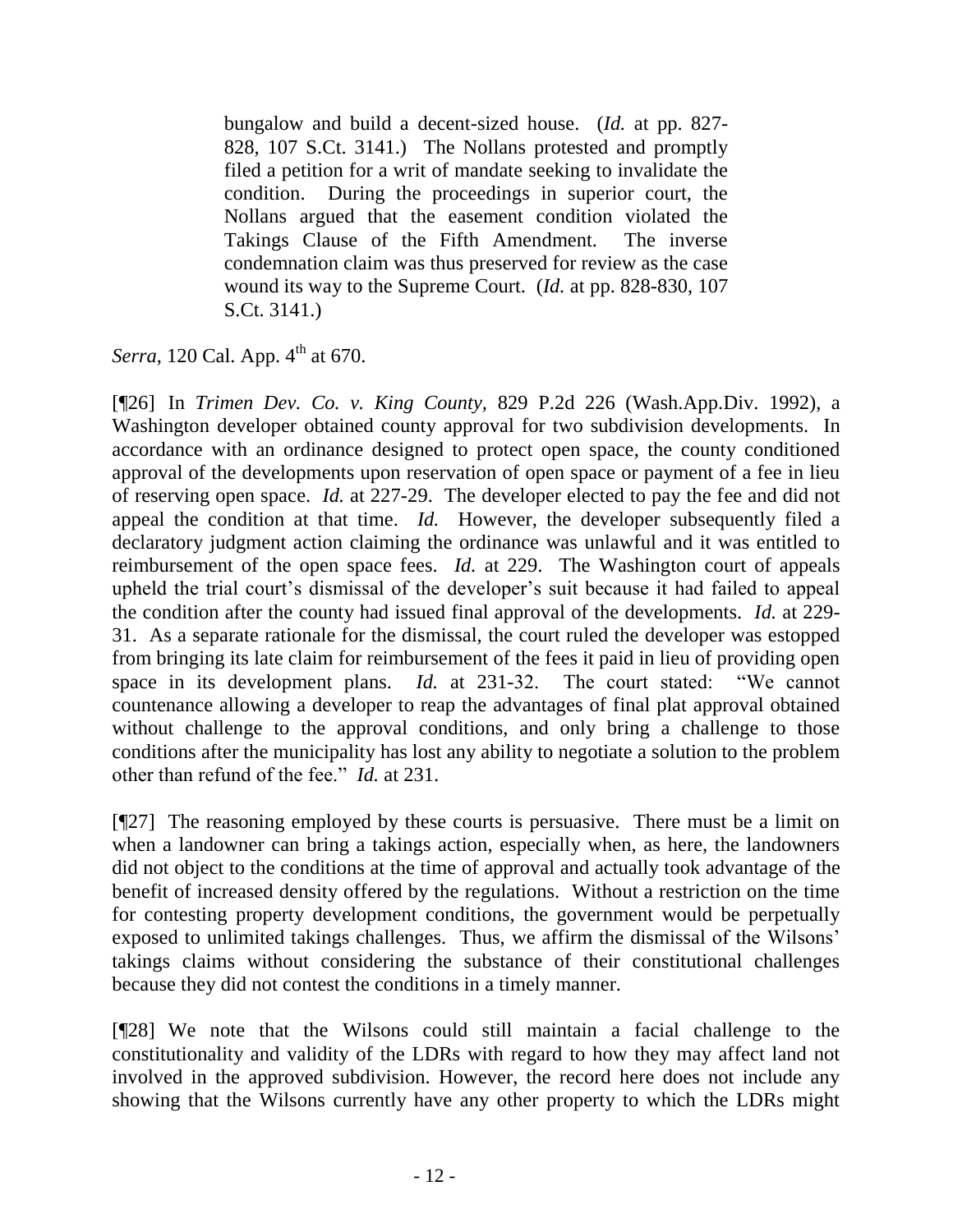apply. Consequently, they lack the necessary standing to challenge the validity of the LDRs.

[¶29] We explained the concept of standing in the context of declaratory judgment actions in *Pedro/Aspen, Ltd. v. Bd. of County Comm'rs for Natrona County,* 2004 WY 84, 94 P.3d 412 (Wyo. 2004). "Standing is a legal concept designed to determine whether a party is sufficiently affected to insure that the court is presented with a justiciable controversy." *Pedro/Aspen,* ¶ 8, 94 P.3d at 415, quoting *Jolley v. State Loan and Inv. Bd.*, 2002 WY 7, ¶ 6, 38 P.3d 1073, 1076 (Wyo. 2002) (citations omitted). *See also*, *Cathcart v. Meyer,* 2004 WY 49, ¶ 11, 88 P.3d 1050, 1057 (Wyo. 2004). The standing requirement generally is not relaxed for actions brought under the Uniform Declaratory Judgments Act. We described the standing requirements in declaratory judgment actions in *Pedro/Aspen,* ¶ 9, 94 P.3d at 415-16 as follows:

> 1. The parties must have existing and genuine, as distinguished from theoretical, rights or interests.

> 2. The controversy must be one upon which the judgment of the court may effectively operate, as distinguished from a debate or argument evoking a purely political, administrative, philosophical or academic conclusion.

> 3. It must be a controversy the judicial determination of which will have the force and effect of a final judgment in law or decree in equity upon the rights, status or other legal relationships of one or more of the real parties in interest, or, wanting these qualities to be of such great and overriding public moment as to constitute the legal equivalent of all of them.

> 4. The proceedings must be genuinely adversary in character and not a mere disputation, but advanced with sufficient militancy to engender a thorough research and analysis of the major issues.

The fundamental inquiry in determining whether a party has standing is whether he has " "a tangible interest" in the controversy." *Pedro/Aspen,* ¶ 10, 94 P.3d at 416.

[¶30] Unquestionably, when the Wilsons applied for approval of their subdivision, they had a tangible interest in the validity of the LDRs. Nevertheless, as we explained earlier, they relinquished their right to contest the conditions imposed on their subdivision under the regulations when they did not challenge them. The Wilsons do not assert in their complaint that they have other land subject to the land use regulations that they wish to